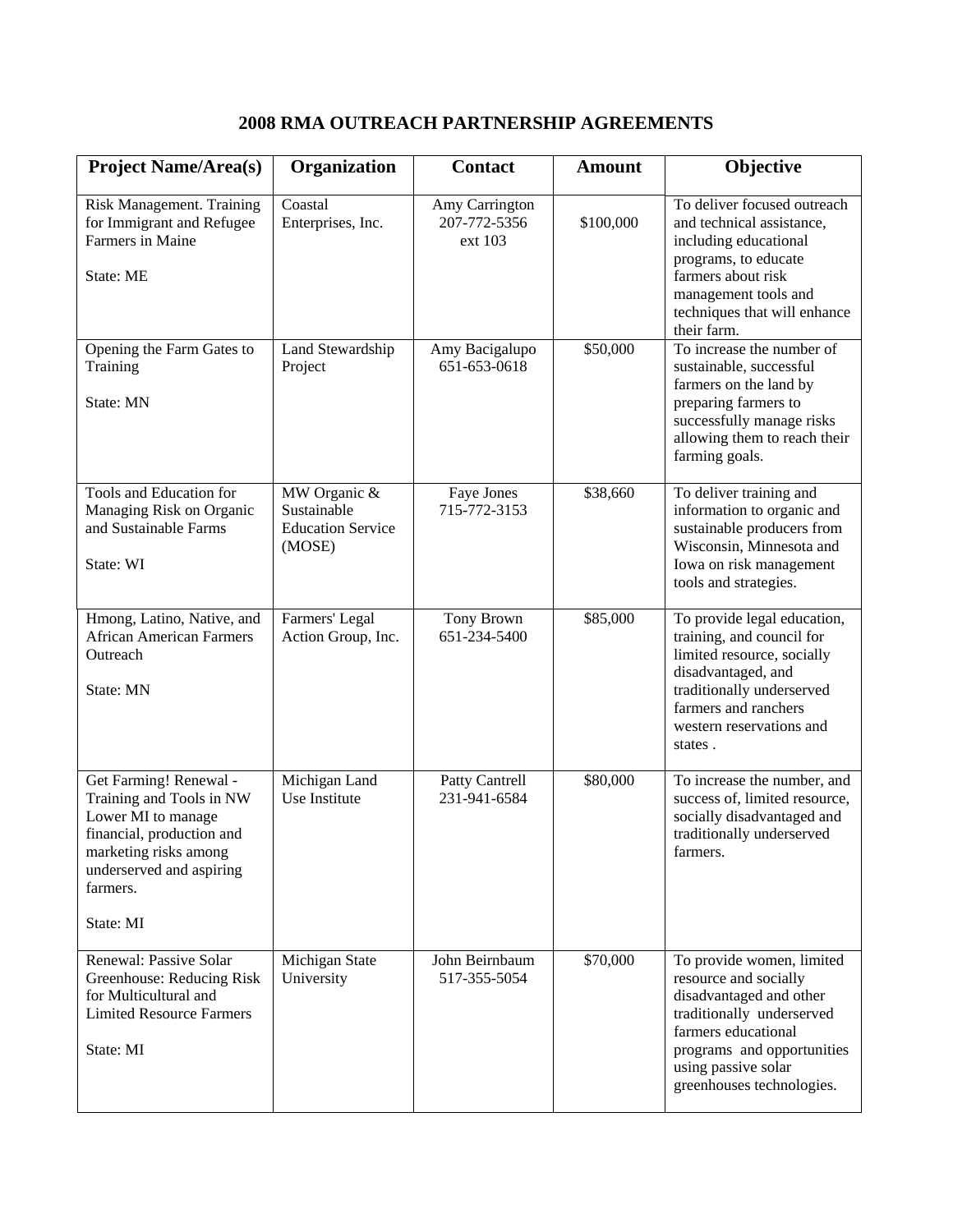| <b>Risk Management</b><br><b>Education for Michigan's</b><br>Multicultural Agricultural<br>Producers<br>State: MI                                             | Michigan Food &<br><b>Farming Systems</b><br>(MIFFS)          | <b>Scott Corrin</b><br>517-432-0712   | \$100,000 | To provide educational<br>opportunities, information,<br>and access to risk manage-<br>ment tools for small-scale,<br>limited resource and<br>minority producers of fruits<br>and vegetables (under<br>served) producers in MI.     |
|---------------------------------------------------------------------------------------------------------------------------------------------------------------|---------------------------------------------------------------|---------------------------------------|-----------|-------------------------------------------------------------------------------------------------------------------------------------------------------------------------------------------------------------------------------------|
| WI Community Outreach<br>and Assistance Partnership<br>Project<br>State: WI                                                                                   | WI Dept. of<br>Agriculture, Trade<br>& Consumer<br>Protection | Kathy Schmitt<br>608-224-5948         | \$74,565  | To leverage the knowledge,<br>experience and networks of<br>the state's major agricultural<br>institutions to provide<br>statewide outreach to<br>women operators, beginning<br>farmers, and limited<br>resource farmers.           |
| Planning the Future of Your<br>Farm<br>State: NC                                                                                                              | <b>NC</b> Farm<br>Transition<br>Network, Inc.                 | Andrew Branan<br>919-732-7539         | \$50,400  | To offer outreach and<br>assistance to limited<br>resource and other<br>underserved farmers on<br>"farm succession planning"<br>through several distinct<br>collaborative programs.                                                 |
| Iowa Women in<br>Agriculture's Mobile<br>Computer Lab<br>State: IA                                                                                            | Iowa Women In<br>Agriculture                                  | <b>Elaine Gaesser</b><br>515-251-8640 | \$45,000  | To improve risk manage-<br>ment capability and<br>options for women farmers<br>through hands-on training/<br>education on-line and/or<br>electronic risk management<br>tools and programs.                                          |
| <b>Mitigating Direct Marketing</b><br><b>Risk</b>                                                                                                             | Winrock<br>International                                      | Matthew Kurlanski<br>703-525-9430     | \$50,000  | To conduct outreach for<br>markets which have a large<br>portion of socially                                                                                                                                                        |
| State: AR<br>New Entry Sustainable<br>Farming Project - Risk<br>Management Outreach,<br>Training and Technical<br><b>Assistance Program</b><br>State: MA      | Community<br>Teamwork, Inc.                                   | Jennifer Hashley<br>978-654-6745      | \$100,000 | disadvantaged producers.<br>To undertake a major<br>expansion of programs and<br>services as well as broaden-<br>ing our constituents across a<br>wider geographical base<br>encompassing the state of<br>Massachusetts and beyond. |
| <b>Tribal Producer Risk</b><br><b>Management Training</b><br>State: MT                                                                                        | <b>Indian Nations</b><br>Conservation<br>Alliance             | Richard Gooby<br>406-684-5199         | \$75,000  | To assist 60 individual<br>minority farmers and<br>ranchers on a one-on-one<br>basis to overcome the<br>barriers and risks associated<br>with farming and ranching.                                                                 |
| <b>Risk Management</b><br>Assessment and Training<br>Regarding Local and<br><b>Regional Food Marketing</b><br>for Specialty Agriculture<br>Producers: Phase I | University of<br>Arkansas                                     | Jennie Popp<br>479-575-5306           | \$66,000  | To develop a risk manage-<br>ment education program for<br>specialty crop producers in<br>Arkansas an Oklahoma<br>interested in direct<br>marketing of products.                                                                    |
| State: AR                                                                                                                                                     |                                                               |                                       |           |                                                                                                                                                                                                                                     |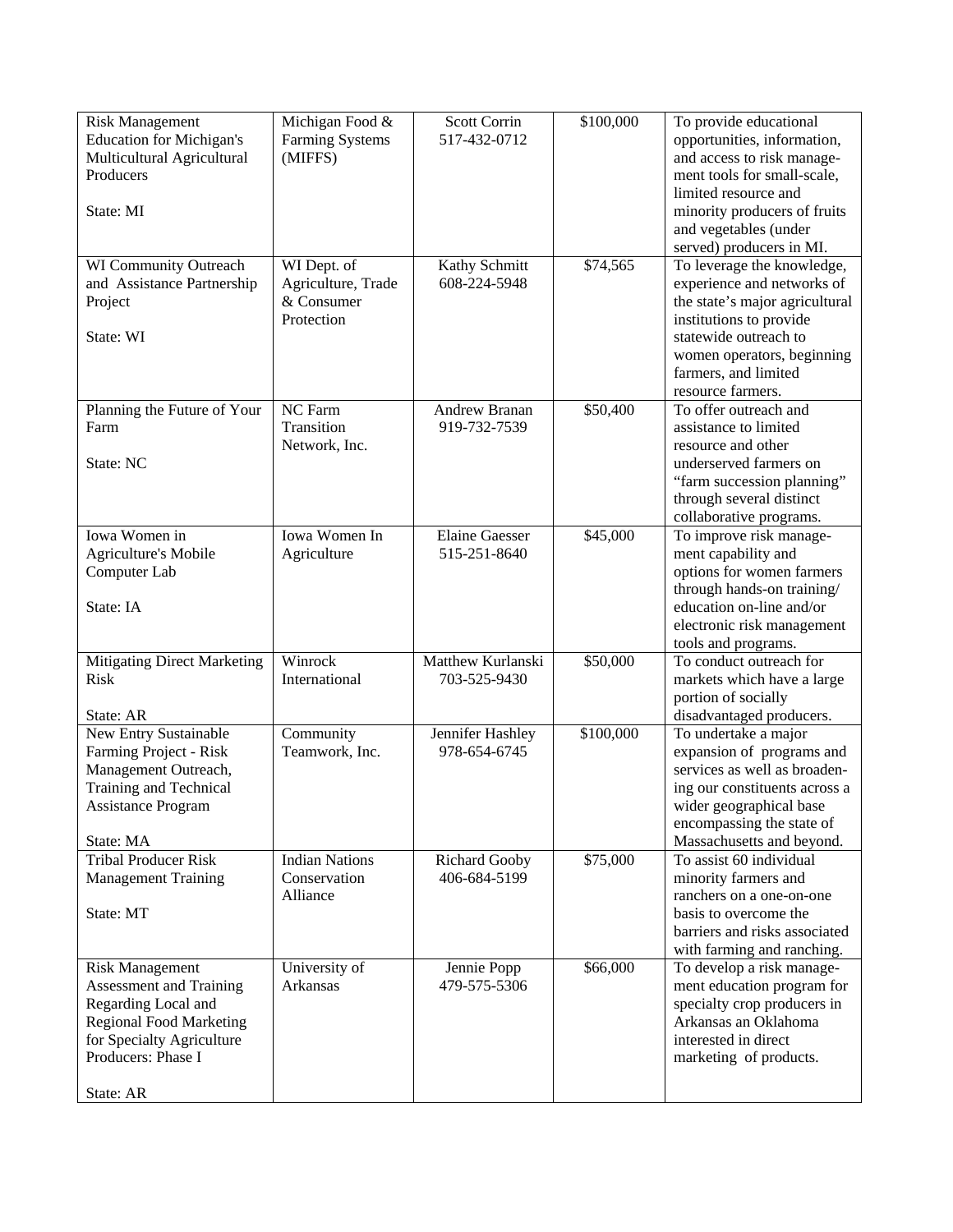| <b>Risk Management Outreach</b><br>for Women and Limited<br><b>Resource Farmers and</b><br>Ranchers<br>State: UT                                                                                 | <b>Utah State</b><br>University                                     | Ruby Ward<br>435-797-2323              | \$50,000  | To provide women and<br>limited resource farmers<br>with risk management<br>education by holding a<br>Diversified Agriculture<br>Conference in Delta, Utah<br>in February 2009 along<br>with follow-up programs.                                       |
|--------------------------------------------------------------------------------------------------------------------------------------------------------------------------------------------------|---------------------------------------------------------------------|----------------------------------------|-----------|--------------------------------------------------------------------------------------------------------------------------------------------------------------------------------------------------------------------------------------------------------|
| <b>Risk Management</b><br><b>Education</b> to Advance<br>Limited Resource, Latino<br>and Women Farmers<br>State: CA                                                                              | Agriculture and<br>Land based<br>Training<br>Association            | <b>Brett Malone</b><br>831-758-1469    | \$100,000 | To advance economic<br>viability, social equity and<br>ecological land management<br>among aspiring, limited-<br>resource and immigrant<br>farmers.                                                                                                    |
| Frontera Agricultural Risk<br>Management (FARM)<br>Project<br>State: TX                                                                                                                          | TX/MX Border<br>Coalition,<br><b>Community Base</b><br>Organization | Omar Gazar<br>956-455-5147             | \$100,000 | To provide Hispanic<br>producers with knowledge,<br>skills and tools necessary to<br>make informed risk<br>management decisions for<br>their operations.                                                                                               |
| <b>SW Marketing Network:</b><br><b>Expanding Markets for</b><br>Limited Resource, Socially<br>Disadvantaged, and<br><b>Traditionally Underserved</b><br><b>Farmers and Ranchers</b><br>State: NM | Farm to Table, Inc.                                                 | Pam Roy<br>505-473-1004                | \$150,000 | To improve the economic<br>viability of limited resource,<br>socially disadvantaged and<br>traditionally underserved<br>farmers, ranchers, and<br>organizations in the<br>Southwest and Tribal<br>communities.                                         |
| Seeding & Feeding the<br>South: A Mentor, Appren-<br>ticeship and Outreach<br>Program for Underserved<br><b>Local Organic Farmers</b><br>State: GA                                               | Georgia Organics                                                    | <b>Alice Rolls</b><br>678-702-0400     | \$100,000 | To reach 200 farmers<br>through educational<br>workshops, field days, and<br>farmer to farmer mentoring<br>programs.                                                                                                                                   |
| Increasing Markets and<br>Profitability for Limited<br>Resources Farmers in<br>Appalachian<br>State: VA                                                                                          | Appalachian<br>Sustainable<br>Development                           | Anthony<br>Flaucivento<br>276-623-1121 | \$46,375  | To reduce risk and improve<br>economic viability for<br>small, limited resource<br>farmers throughout a ten<br>county area of southwestern<br>Virginia and northeastern<br>Tennessee.                                                                  |
| <b>Building Local and</b><br><b>Regional Marketing</b><br>Capacity with Limited<br><b>Resource Produce Growers</b><br>State: AR                                                                  | Arkansas Land &<br>Farm Development<br>Corporation                  | Calvin King<br>870-734-1140            | \$92,524  | To undertake a risk<br>management outreach,<br>training and technical<br>assistance program for<br>socially disadvantaged and<br>limited resource producers<br>of fresh vegetables and fruit<br>in 42 counties in east, central<br>and south Arkansas. |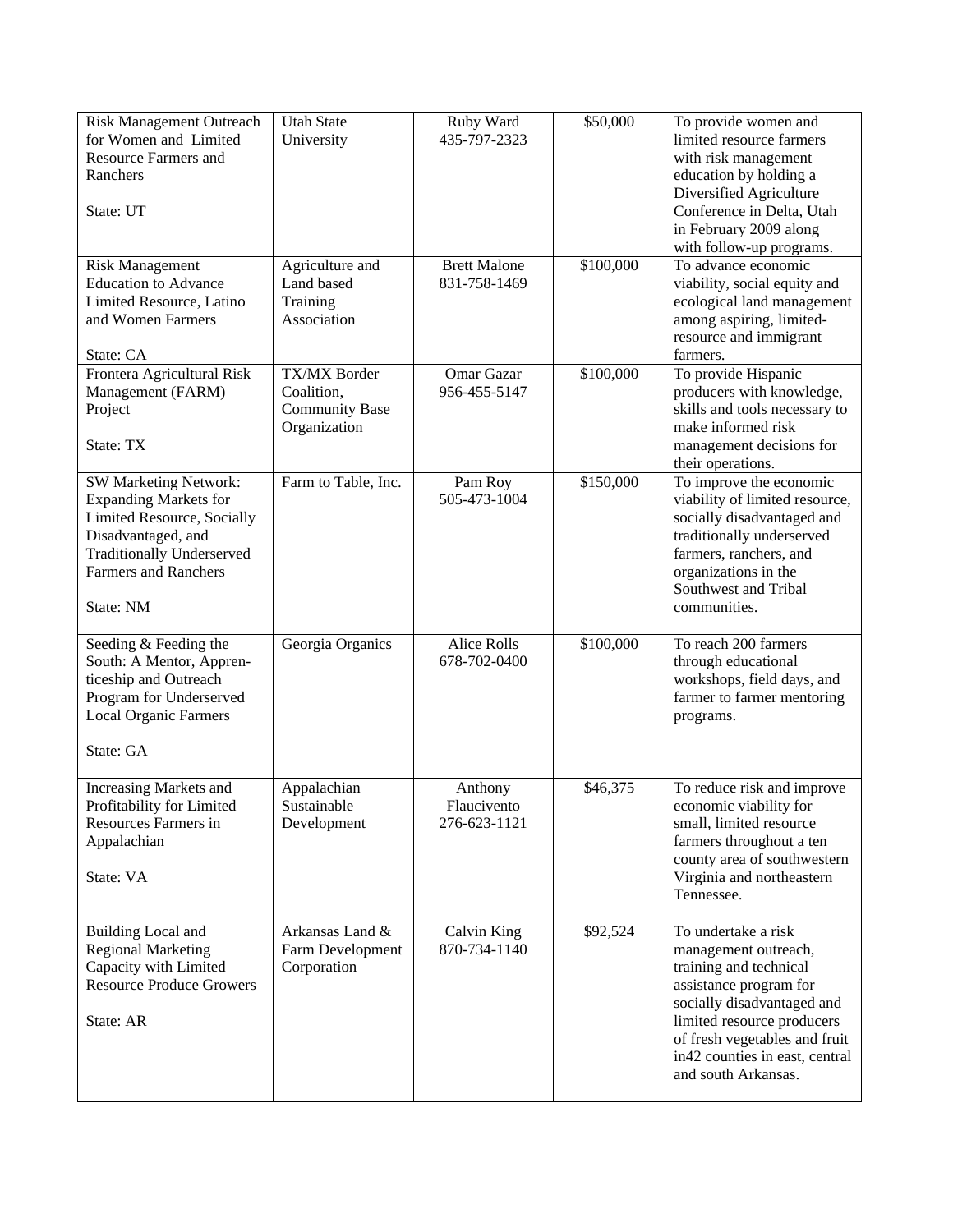| New Farmer Development<br>Project<br>State: NY                                                                                                                                        | Greenmarkets &<br>the Council on the<br>Environment of<br><b>NYC</b> | Kate Granger<br>212-788-7476                     | \$100,000 | To assist socially<br>disadvantaged and limited<br>resource immigrant farmers<br>in the NYC area to establish<br>economically sustainable<br>farms.                                                                         |
|---------------------------------------------------------------------------------------------------------------------------------------------------------------------------------------|----------------------------------------------------------------------|--------------------------------------------------|-----------|-----------------------------------------------------------------------------------------------------------------------------------------------------------------------------------------------------------------------------|
| The Whole Farm Roadmap<br>to Success Initiative<br>State: MT                                                                                                                          | <b>National Tribal</b><br>Development<br>Association                 | Michael Rawley<br>406-395-4095                   | \$133,250 | To assist 60 individual<br>minority farmers and<br>ranchers on a one-on-one<br>basis to overcome the<br>barriers and risks associated<br>with farming and ranching.                                                         |
| The 7th Annual Women in<br>Blue Jeans Conference will<br>provide risk management<br>education to 250 women<br>involved in agriculture.<br>State: SD                                   | Women in Blue<br>Jeans, Inc.                                         | Diane Goldammer<br>014-518-9606                  | \$14,000  | To provide risk<br>management education and<br>networking opportunities to<br>250 women in the<br>agricultural industry to<br>reduce risk in their<br>agricultural businesses.                                              |
| 2009 California Small Farm<br>Conference Outreach and<br>Assistance Partnership<br>Project<br>State: CA                                                                               | Farm Conference                                                      | Allen Moy<br>925-825-9090                        | \$52,750  | To assist limited resource,<br>socially disadvantaged and<br>traditionally under-served<br>California farmers and<br>ranchers to improve their<br>farming, ranching and<br>business practices and<br>decisionmaking.        |
| Risk Mgmt. for Under-<br>served Young, Beginning<br>and Women Farmers:<br><b>Strategies for Transition</b><br>Planning, Farm Finance &<br>Crop Insurance<br>State: CA                 | California<br>FarmLink                                               | <b>Steve Schwartz</b><br>707-829-1691            | \$100,000 | To provide trainings and<br>individualized technical<br>assistance that promote the<br>use of a wide range of risk<br>management strategies, to<br>support small farm business<br>development and transition<br>agreements. |
| Farm, Ranch and Agri-<br>business Women's Risk<br><b>Management Education</b><br>Progrram and Television<br>State: KS                                                                 | American Agri-<br>Women                                              | Chris Wilson<br>785-456-9705                     | \$175,000 | To increase the risk<br>management knowledge and<br>risk management decision-<br>making ability of farm and<br>ranch women throughout<br>the country.                                                                       |
| <b>Specialty Crop Production</b><br>and Farm Business<br>Management for New and<br><b>Experienced Farmers</b><br>State: OR                                                            | Oregon State<br>University                                           | Nicholas Andrews<br>503-678-1264<br>extension149 | \$75,000  | To provide risk<br>management training to<br>underserved specialty crop<br>farmers starting new farms<br>or expanding existing farm<br>businesses in Oregon.                                                                |
| Managing Energy Crop &<br>Other Priority Commodity<br><b>Risks Through AGR-Lite</b><br>and Other Risk Manage-<br>ment Products on American<br><b>Indian Reservations</b><br>State: MT | Fort Peck<br>Community<br>College                                    | Chris Martinez<br>406-768-6300                   | \$100,000 | To provide socially<br>disadvantaged, limited<br>resource, American Indian<br>agricultural producers in<br>Montana and Wyoming<br>with information about<br>current RMA risk<br>management products.                        |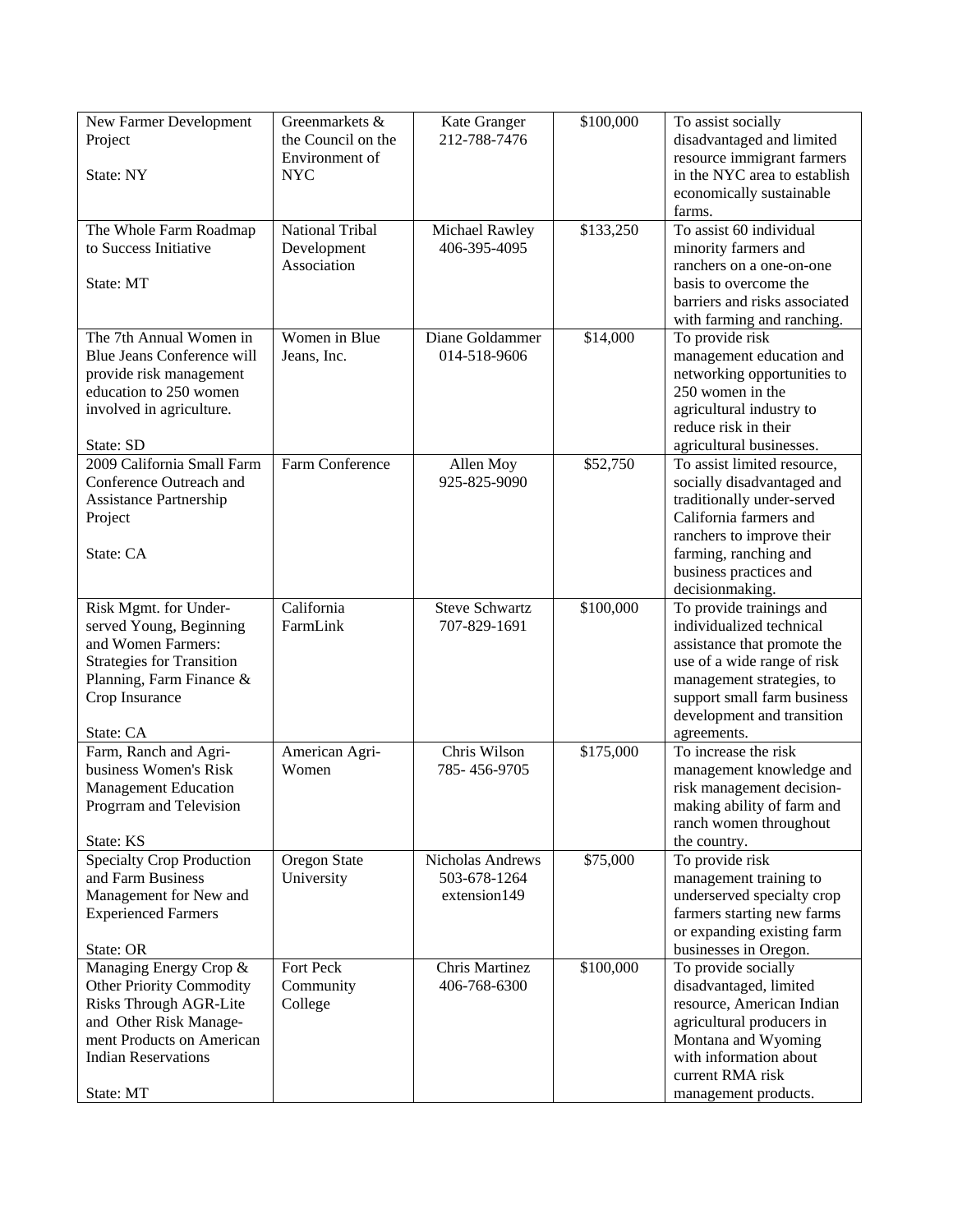| Providing Risk Management<br><b>Education and Hands-On</b><br>Resources for Upper MW<br>Specialty Crop, Limited<br>Resource and Minority<br>Producers<br>State: MN | Minnesota Fruit &<br>Vegetable<br>Association            | Marilyn Johnson<br>763-434-0400  | \$52,500  | To develop and deliver a<br>variety of risk management<br>solutions for specialty crop<br>producers in the Upper<br>Midwest through a series of<br>educational conferences and<br>workshops, and new<br>resource.                     |
|--------------------------------------------------------------------------------------------------------------------------------------------------------------------|----------------------------------------------------------|----------------------------------|-----------|---------------------------------------------------------------------------------------------------------------------------------------------------------------------------------------------------------------------------------------|
| Appalachian Grown: Risk<br>Management Through<br>Capacity Building and<br>Marketing Initiative<br>State: NC                                                        | Appalachian<br>Sustainable<br><b>Agriculture Project</b> | Charlie Jackson<br>828-236-1282  | \$52,000  | To provide the limited<br>resource and underserved<br>farmers of the region the<br>support, knowledge, and<br>tools necessary to access<br>and operate successfully in<br>burgeoning markets for<br>locally grown food.               |
| Annie Project National<br><b>Outreach Center</b><br>State: IA                                                                                                      | <b>Iowa State</b><br>University                          | Tim Eggers<br>515-294-5225       | \$52,000  | To promote group<br>dynamics, enhances<br>interpersonal skills, and<br>introduces the best available<br>technologies in farm, ranch<br>and timber business<br>management.                                                             |
| A Risk Management<br>Outreach Program: Good<br><b>Agricultural Practices</b><br>(GAPs) for Food Safety in<br><b>Blueberry Production</b><br>State: MI              | Michigan State<br>University                             | John Wise<br>517-432-2668        | \$70,000  | To develop a training<br>program on Good<br><b>Agricultural Practices for</b><br>food safety risk<br>management to help<br>blueberry producers,<br>especially disadvantaged<br>and underserved.                                       |
| <b>Risk Management Training</b><br>Program for Underserved<br>Southeast Asian Growers of<br>Hawaii<br>State: HI                                                    | University of<br>Hawaii                                  | Sabina Swift<br>808-356-9208     | \$147,666 | To provide training and<br>expand the one-on-one<br>mentoring assistance on<br>crop production, integrated<br>pest management, pesticide<br>safety, record keeping and<br>farm finances to these<br>socially disadvantaged<br>groups. |
| Outreach to Women and<br><b>Latino Farmers</b><br>State: WA                                                                                                        | <b>Washington State</b><br>Department of<br>Agriculture  | Eric Hurlburt<br>360-902-1933    | \$50,000  | To help Latino and women<br>producers understand the<br>variety of risk management<br>tools available to help make<br>risk management choices to<br>better manage their farm.                                                         |
| <b>Community Food Outreach</b><br>and Assistance Partnership<br>Program<br>State: IL                                                                               | Angelic Organics<br>Learning Center,<br>Inc.             | Thomas Spaulding<br>815-389-8455 | \$50,000  | To provide risk manage-<br>ment education, mentoring,<br>and access to land through<br>agricultural incubators for<br>underserved farmers<br>entering or transitioning into<br>sustainable agriculture.                               |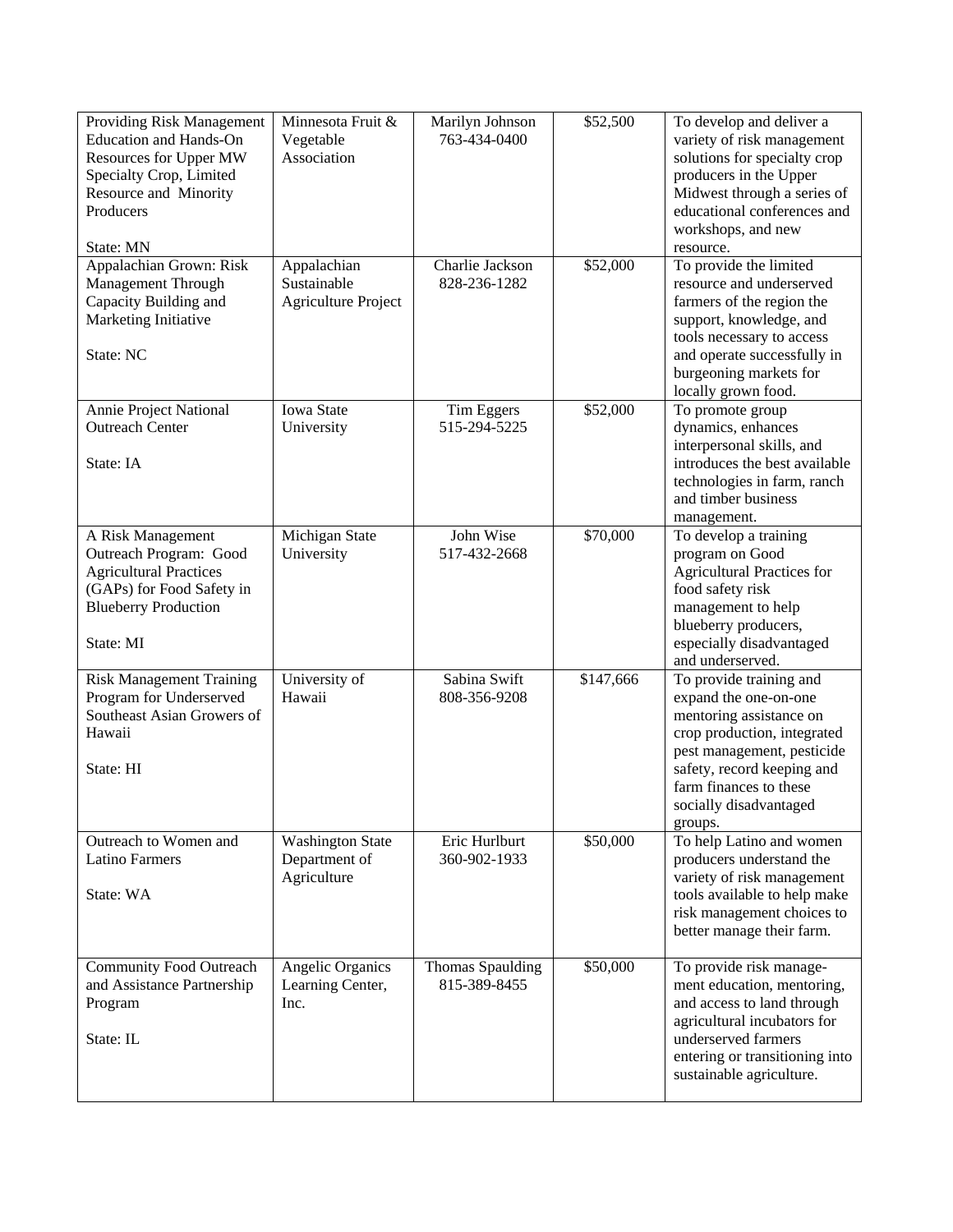| Fourth National Farm to<br>Cafeteria Conference:<br>Managing Risk through<br><b>Building New Markets for</b><br><b>Limited Resource Farmers</b><br>State: CA                   | <b>Community Food</b><br><b>Security Coalition</b> | Andrew Fisher<br>310-822-5410        | \$80,000  | To create a 2 day National<br>Farm to Cafeteria Training<br>for 400 limited resource<br>farmers, ranchers, food<br>service personnel, parents,<br>students and sustainable<br>agriculture advocates.                     |
|--------------------------------------------------------------------------------------------------------------------------------------------------------------------------------|----------------------------------------------------|--------------------------------------|-----------|--------------------------------------------------------------------------------------------------------------------------------------------------------------------------------------------------------------------------|
| <b>Community Based</b><br>Organization Development,<br>Planning and Participation<br>as a Critical Risk<br>Management Tool for<br><b>Limited Resource Farmers</b><br>State: CA | <b>National Hmong</b><br><b>American Farmers</b>   | Chukou Thao<br>559-225-5309          | \$64,507  | To provide collaborative<br>outreach, informational<br>opportunities, technical<br>assistance and USDA RMA<br>risk management training.                                                                                  |
| <b>Sustaining Limited-</b><br>Resource and Socially<br>Disadvantaged Farmers &<br>Landowners in MD through<br>Community Outreach<br>Projects<br>State: MD                      | University of<br>Maryland Eastern<br>Shore         | <b>Barren Rogers</b><br>410-651-6206 | \$100,000 | To conduct a community<br>outreach and risk manage-<br>ment education project for<br>women, limited resource,<br>socially disadvantaged and<br>other traditionally<br>underserved producers in<br>Maryland and Virginia. |
| Tierra de Oportunidades<br>Project<br>State: MA                                                                                                                                | Nuetras Raices,<br>Inc.                            | Eric Toensmeier<br>413-535-1789      | \$100,000 | To train and provide<br>resources to existing and<br>new ethnic, immigrant<br>refugee farmers in<br>Massachusetts.                                                                                                       |
| Risk Management and<br><b>Community Outreach</b><br>Program for Limited<br>Resource and Under-served<br>Farmers in Delaware<br>State: DE                                       | <b>Delaware State</b><br>University                | Albert Essel<br>302-857-6463         | \$150,000 | To provide training,<br>informational opportunities<br>and technical assistance<br>necessary to make informed<br>risk management decisions.                                                                              |
| Regional Outreach,<br>Training and Marketing<br>Project (ROTM)<br>State: WI                                                                                                    | Growing Power,<br>Inc.                             | Will Allen<br>414-527-1546           | \$60,000  | To coordinate and manage<br>the Growing Food and<br>Justice for All Initiative<br>Conference, developing a<br>network of practitioners to<br>create healthy, sustainable<br>food systems.                                |
| Alternative Livestock and<br><b>Alternative Produce</b><br>Production as a Toll for<br><b>Risk Management</b><br>State: NC                                                     | Concentric<br>Management<br>Applications           | Renita Page<br>336-638-2170          | \$20,000  | To inform, educate, and train<br>producers in marketing<br>functions that will allow them<br>entry into the marketplace<br>and to utilize strategies that<br>will minimize their risk.                                   |
| <b>Harvesting Clean Energy</b><br>State: ME                                                                                                                                    | Maine Rural<br>Partners                            | Mary Ann Hayes<br>207-581-4520       | \$150,000 | To deliver a farm energy<br>audit and assist farmers<br>with renewable energy<br>projects that supply their<br>own needs and those of their<br>neighbors, particularly<br>community wind.                                |